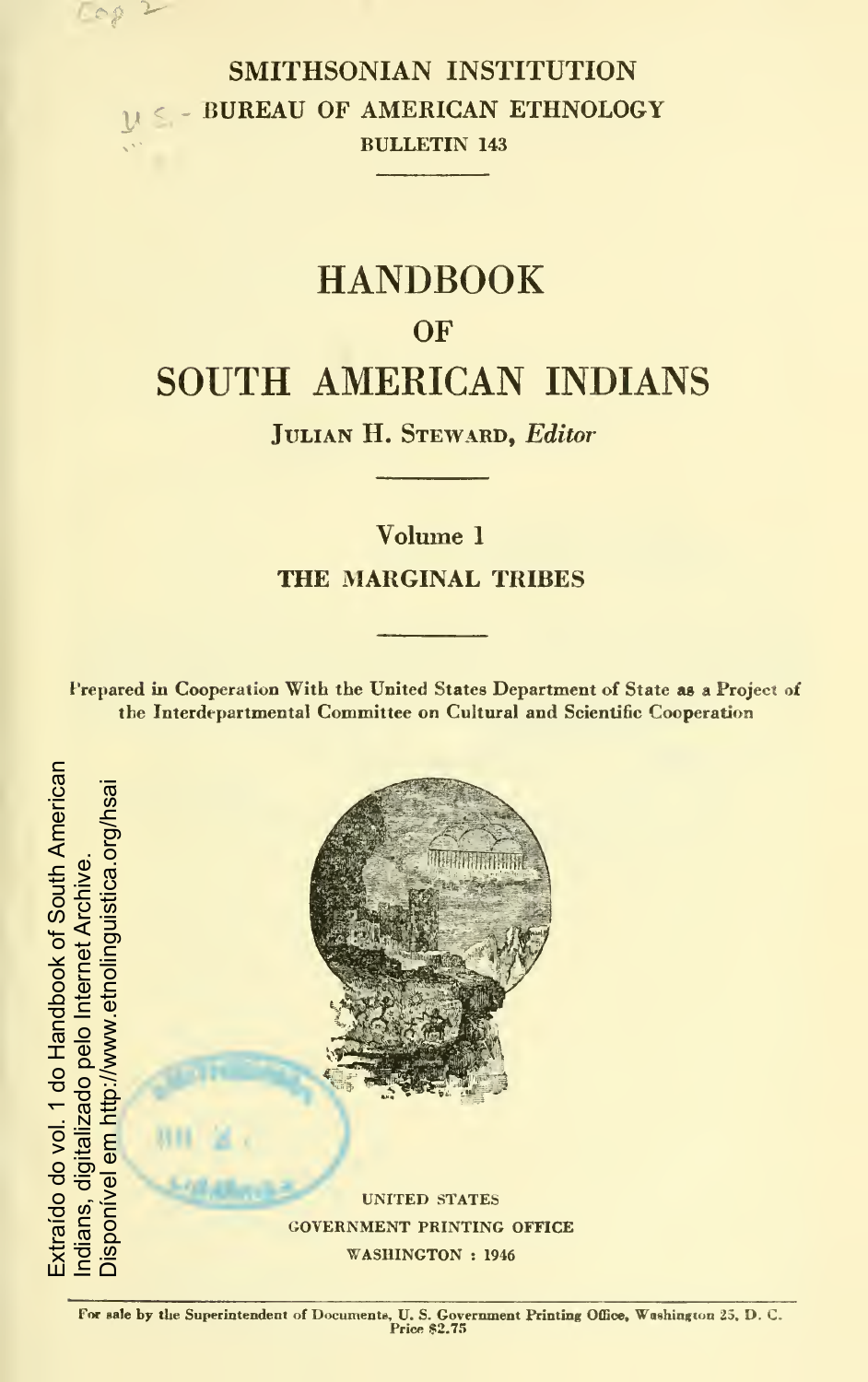# THE SOUTHERN CAYAPÓ

## By ROBERT H. LOWIE

### **HISTORY**

Southern Cayapó  $(Kayapó)$ . - A Ge tribe related to, but distinct from the Northern Cayapó. The term "Cayapó," which remains untranslated, was first applied to the Southern  $Cayap\acute{o}$  in the second half of the 17th century. Its bearer (map 1, No. 11; map 7) was occupying the area embracing in Goyaz all right affluents of the Paranahyba River and the upper drainage area of the Araguaya River: in southeastern Matto Grosso, all right affluents of the Parana River as far as the Nhanduhy-Pardo River and the upper drainage area of the Taquary River and the Piquirý-Correntes River; in northwestern São Paulo and western Minas Gerais, the territory between the Paranahyba River and the Rio Grande (lat. 18° S., long. 50° W.). After endless fighting, the Cayapó made peace in Govaz in 1780, and, in 1910 about 30 to 40 survivors were living below the Salto Vermelho (lat. 19°50' S., long., 50°30' W.) on both banks of the Rio Grande. Today their tribal existence has ceased.

### **CULTURE**

Pohl (1832-37, 1:399-406) and Saint-Hilaire (1830-51, 2: 94-119) both of whom visited the tribe at the aldea São José de Mossamedes, report several characteristic traits. The habitations, originally ar ranged in a circle, had a frame covered with palm leaves and grass thatching. The inmates slept on platform beds, had stone fireplaces. and cooked in earth ovens. In fire making, the hearth, which had a lateral groove, was held with the foot; both parts of the ap paratus were of urucu. Live embers were used to singe off the hair. Black and blue varieties of maize were preferred. Cotton was neither cultivated nor spun. Textiles included mats and elliptical baskets of buriti fiber. Bows, arrows, and clubs are mentioned as weapons. The  $Cayapo$  were especially troublesome to colonists in about 1750, and the Bororo were enlisted against them. In <sup>a</sup> fight, the women stood behind the men to hand them arrows. Urucu and genipa were the typical body paints. Polygyny was permitted.